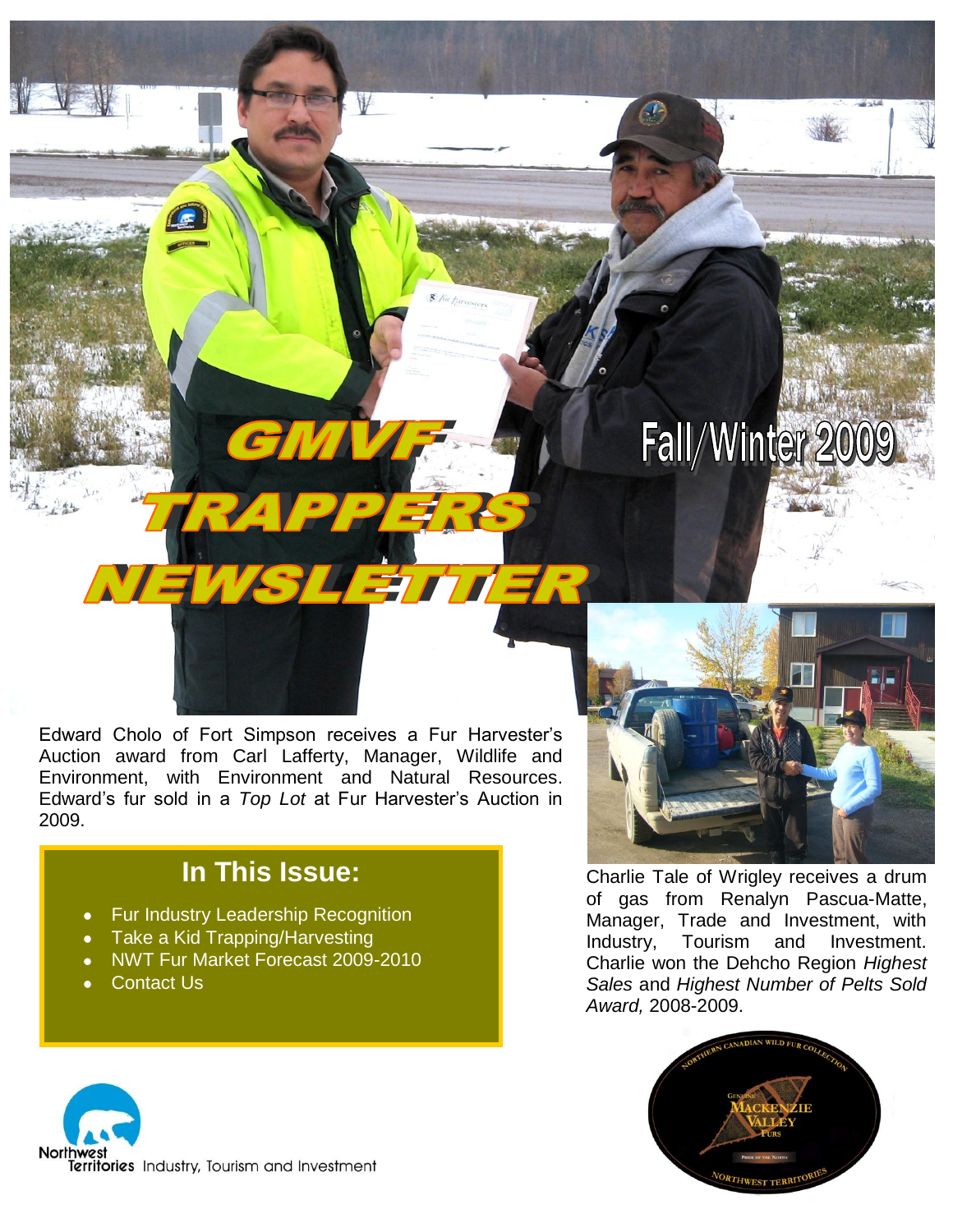### **Fur Industry Leadership Recognition**



Robert Alexie Sr. working with on the land youth programs at Bear Creek near Fort McPherson.

The Fur Institute of Canada had its annual awards ceremony on June 13, 2009 where it recognized leaders in the fur industry.

Robert Alexie Sr. of Fort McPherson was presented the Jim Bourque Award for his extensive work with community people in developing and implementing on the land programs for youth.

Mr. Glen Guthrie was presented the Lloyd Cook Award, which recognizes his commitment to excellence in trapping, trapper education and public understanding of wildlife management.



Elaine Alexie with Robert Alexie Sr. displaying the Jim Bourque Award.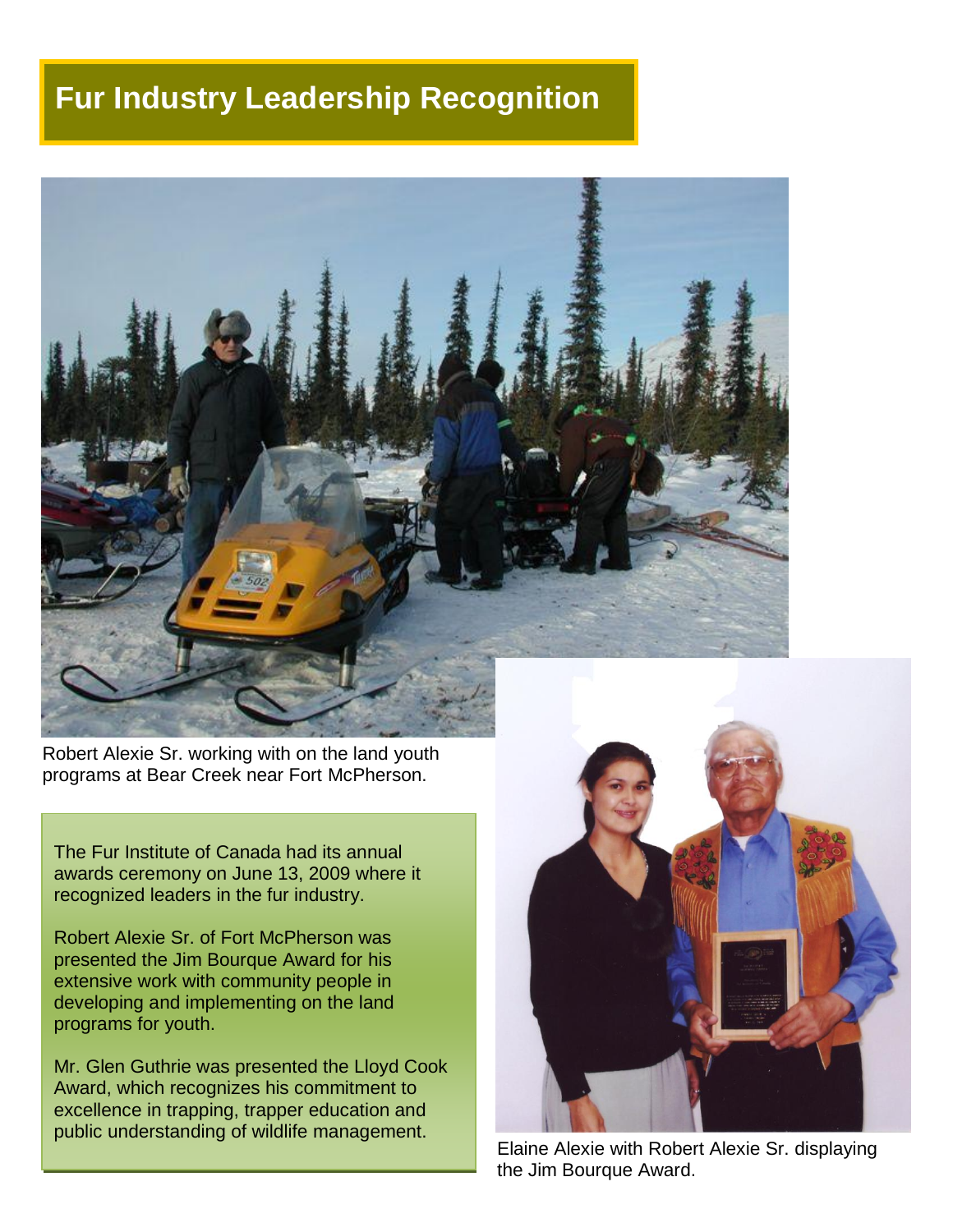# **Take a Kid Trapping / Harvesting Program 2009 - 2010**

|                              | <b>Planned Projects</b>                                |
|------------------------------|--------------------------------------------------------|
|                              | Behdzi Ahda First Nation - Colville Lake               |
| <b>SAHTU</b>                 | Tulita Students Trapping (SRRB) - Tulita               |
|                              | Deline Students Trapping (SRRB) - Deline               |
|                              | Fort Good Hope School - Fort Good Hope                 |
|                              | Fort Good Hope School - Fort Good Hope                 |
|                              | Behdzi Ahda First Nation - Colville Lake               |
| <b>SOUTH</b><br><b>SLAVE</b> | Princess Alexander School - Hay River                  |
|                              |                                                        |
|                              | Deh Gah Elementary School - Fort Providence            |
|                              | Diamond Jenness Secondary School - Hay River           |
|                              | PWK High School - Fort Smith                           |
|                              | Ecole Boreale - Hay River                              |
|                              | Diamond Jenness Secondary School - Hay River           |
|                              | JBT Elementary School - Fort Smith                     |
|                              | Deh Gah Elementary School - Fort Providence            |
|                              | Western Arctic Leadership Program - Fort Smith         |
| <b>NORTH</b><br><b>SLAVE</b> | Jean Wetrade Gameti School - Gameti                    |
|                              | Elizabeth Mackenzie School - Behchoko                  |
|                              | Yellowknife Catholic Schools - Yellowknife             |
|                              | LutselK'e Dene School - LutselK'e                      |
|                              | Yellowknives Dene First Nation - Detah/Ndilo           |
|                              | Yellowknife Education District 1 - Yellowknife         |
|                              | Kalemi Dene School - Ndilo                             |
|                              | Mezi Community School - Wha Ti                         |
|                              | Chief Jimmy Bruneau Regional High School - Behchoko    |
| <b>INUVIK</b>                | SAM School - Inuvik                                    |
|                              | Samuel Hearne Secondary School - Inuvik                |
|                              | Moose Kerr School - Aklavik                            |
|                              | Gwicha Gwich'in Band - Tsiigehtchic                    |
|                              | Chief Julius School - Fort McPherson                   |
|                              | Aklavik Community Corp. - Aklavik                      |
|                              | Samuel Hearne Secondary School - Inuvik                |
|                              | Moose Kerr School - Aklavik                            |
| <b>DEHCHO</b>                | Birch Bark Canoe - Liidlii Kue First Nation Ft Simpson |
|                              | Charles Yohen School - Nahanni Butte                   |
|                              | Jean Marie River First Nation - Jean Marie River       |
|                              | Chief Julian Yendo School - Wrigley                    |
|                              | Sambaa K'e Dene Band - Trout Lake                      |
|                              | Sambaa K'e Dene Band - Trout Lake                      |
|                              | Julian Yendo School - Wrigley                          |
|                              | Louis Norwegian School - Jean Marie River              |
|                              | <b>40 Projects</b>                                     |



**Building** Birch Bark **Canoes** 

**Take a Kid Trapping / Harvesting Program -** There are 40 planned projects for the 2009 – 2010 year on the chart to the left. The programs aim to assist youth in the development of traditional life skills related to trapping and harvesting wild edibles from the land.



**Checking** Fish Nets Under Ice

**Harvesting Muskrat** 

Marten Set





**Traditional** Trap Sets